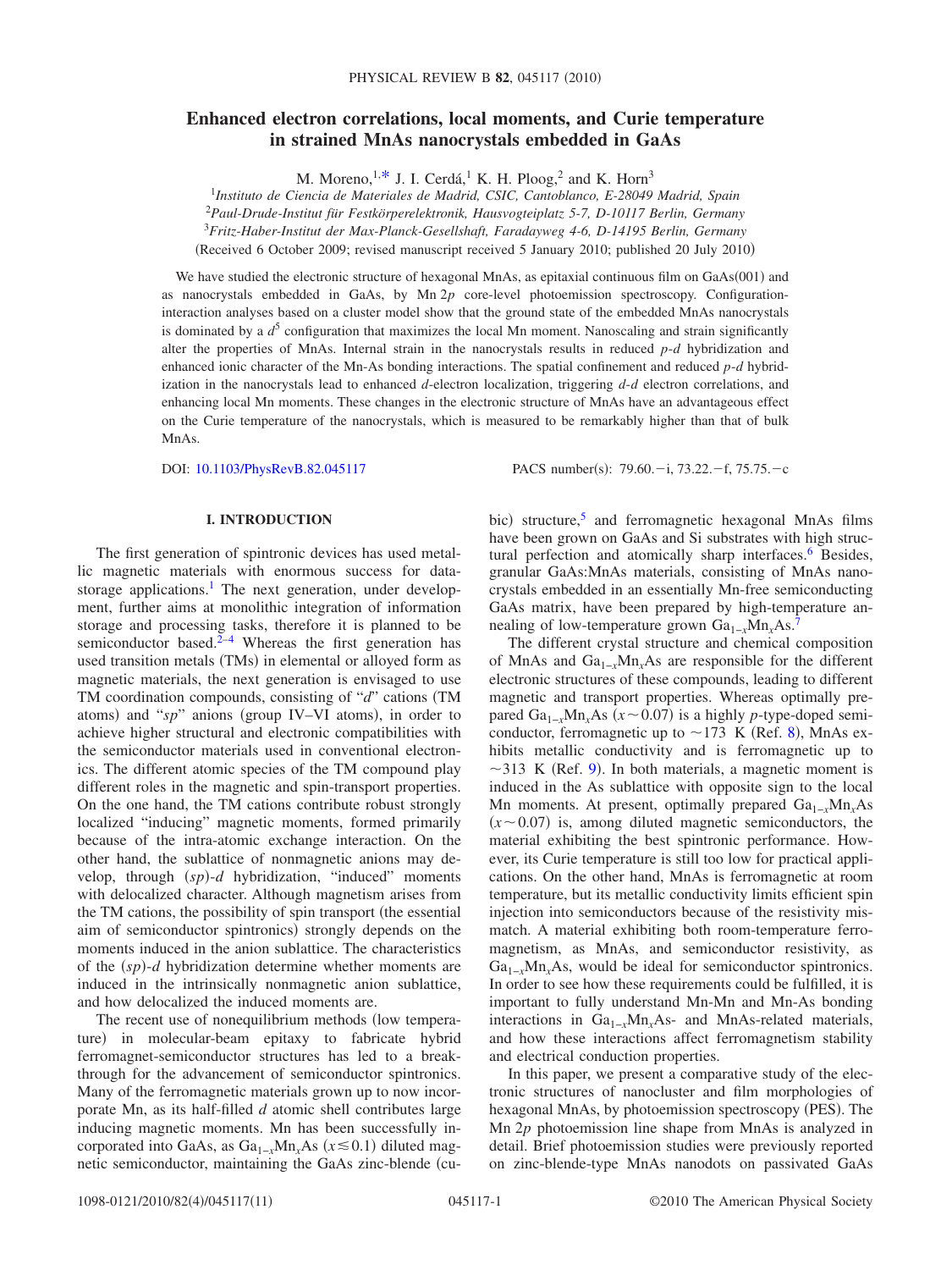surfaces.<sup>10[,11](#page-9-10)</sup> Photoemission spectroscopy, in combination with configuration-interaction (CI) cluster-model analyses, has been a key experimental tool to study the electronic properties of Mn impurities in diluted magnetic semiconductors.<sup>12–[14](#page-9-12)</sup> Here, we present a CI cluster-model analysis of the Mn 2*p* photoemission line shape from hexagonal MnAs nanoclusters embedded in GaAs, providing insight into the effect of nanoscaling and internal strain on the electronic and magnetic properties of MnAs. We investigate to what extent electron transfer occurs from manganese to arsenic atoms, and the strength of *d*-*d* electron correlations. Nanoscaling and internal strain of MnAs clusters embedded in GaAs are revealed to significantly and advantageously alter the electronic structure of MnAs, triggering *d*-*d* electron correlations, reducing the *p*-*d* hybridization, and leading to enhanced local magnetic moments and enhanced stability of ferromagnetism, as compared to bulk MnAs.

# **II. PROPERTIES OF BULK MnAs**

Bulk MnAs exists in three different phases depending on temperature. Below  $\sim$ 313 K, MnAs crystallizes in the hexagonal NiAs-type structure.<sup>15</sup> This phase,  $\alpha$ -MnAs, is ferro-magnetic and shows metallic conductivity.<sup>9[,16](#page-9-14)</sup> At  $\sim$ 313 K,  $\alpha$ -MnAs transforms to orthorhombic (quasihexagonal) MnPtype  $\beta$ -MnAs by a first-order magnetostructural phase transition.<sup>15[,17](#page-9-15)</sup> The lattice spacing in the basal plane  $(a \text{ axes})$ shrinks abruptly by 0.9% while that along the *c* axis remains unchanged, volume being abruptly reduced by 1.8% (Ref. [15](#page-9-13)). The Mn-As nearest-neighbor distance changes from 2.58 Å in the  $\alpha$  phase right below the transition, to 2.52–2.61 Å in the  $\beta$  phase right above the transition.<sup>17</sup> Across the  $\alpha-\beta$  phase transition, the ferromagnetic order breaks down and the resistivity jumps abruptly. $9,16$  $9,16$  The character of the magnetic state of  $\beta$ -MnAs is not yet fully understood. With increasing temperature, the orthorhombic "distortion" of  $\beta$ -MnAs decreases continuously until reversion to the hexagonal NiAs-type structure of paramagnetic  $\gamma$ -MnAs at 398 K by a second-order phase transition.<sup>16,[17](#page-9-15)</sup> At 4.2 K, the total magnetic moment of MnAs was measured to take a value of 3.45  $\mu_B$ /f.u.,<sup>16[,18](#page-9-16)</sup> and at room temperature it was found to be reduced to 2.85  $\mu_B/f.u.,$  of which  $-0.23 \mu_B/f.u.$  corresponds to magnetic polarization induced in the As sublattice. $9,19$  $9,19$  The Mn-As nearest-neighbor distance in bulk MnAs at room temperature is 2.577 Å while the Mn-Mn nearest-neighbor distance is 2.851 Å along the *c* axis and  $3.719 \text{ Å}$  in the basal planes.<sup>20</sup> For comparison, we note that NiAs-type MnAs nanoclusters embedded in GaAs at room temperature were found<sup>21</sup> to exhibit tensile strain along the *c* axis and compressive strain in the basal planes with the Mn-Mn distance increased up to 2.908 Å along the *c* axis and decreased down to 3.708 Å in the basal planes, the Mn-As distance being 2.588 Å, i.e., higher than in bulk MnAs.

The valence band of MnAs is derived from the outer-shell  $4s<sup>2</sup>$  and  $4p<sup>3</sup>$  electrons of the As atoms and the  $4s<sup>2</sup>$  and  $3d<sup>5</sup>$ electrons of the Mn atoms. The 12 valence electrons are four electrons more than the eight required to form tetrahedral bonding, as in the zinc-blende structure of GaAs; therefore,

to accommodate them, octahedral bonding is preferred. In the hexagonal structure of MnAs, Mn atoms are coordinated by a trigonally distorted octahedron of six As atoms. The 3*d* electrons in a Mn atom are exposed to the ligand field, with  $D_{3d}$  symmetry, created by the surrounding As atoms. The cubic component of the ligand field splits the orbitally fivefold-degenerate 3*d* level in two: a less stable level for the two *e* orbitals directed toward the nearest-neighbor arsenic atoms, and a more stable level for the remaining three  $t_2$ orbitals.<sup>22</sup> The  $t_2$  level is split by the positive trigonal component of the ligand field into a more stable level for the  $a_1^T$ orbital directed toward nearest-neighbor manganese atoms along the *c* axis and a less stable level for the two  $e^T$  orbitals primarily directed toward nearest-neighbor Mn atoms in the basal plane[.22](#page-9-20) The short Mn-As distance in MnAs correlates with strong Mn-As bonding interactions. If the Mn-As bond were pure ionic, three electrons would be transferred from each Mn atom to a neighbor As atom, in order to completely fill the 4*p* shell of the electronegative As atoms. This would lead to an atomic configuration of Mn with four *d* electrons and +3 charge on Mn sites. The transfer of three electrons from Mn to As atoms, in fact, is not complete, the Mn-As bond actually having mixed covalent-ionic character. Mn atoms tend to retain five *d* electrons, and valence-band carriers incompletely screen the positive charge on Mn sites. Hence, in the band models of MnAs, Mn atoms have a noninteger number of *d* electrons, in between 5 and 6.

Band-structure calculations, based on density-functional theory, have been carried out for the room-temperature experimental lattice parameters of bulk MnAs.<sup>23-25</sup> Filled As 4*s* states, hardly affected by the magnetic exchange interaction, lie at high binding energies (about  $-11$  eV).<sup>[23](#page-9-21)[–25](#page-9-22)</sup> Hybrid Mn 3*d*-As 4*p* bands extend around the Fermi energy  $(E_F=0 \text{ eV})$  from about −6 eV up to about +4 eV.<sup>23[–25](#page-9-22)</sup> Empty Mn 4*s* states lie above the hybrid Mn 3*d*-As 4*p* bands. Because of the magnetic exchange interaction, the spin-down  $p-d$  bands are shifted up in energy (nonrigidly) relative to the spin-up *p*-*d* bands. There are little-dispersive nonbonding bands with dominant *d* orbital character and *E<sup>T</sup>* symmetry at about  $-2$  eV and  $+1$  eV for spin-up and spin-down channels, respectively.<sup>23,[25](#page-9-22)</sup> Bonding (antibonding) hybrid  $p-d$  bands extend below (above) these nonbonding states. The states crossing the Fermi energy have hybrid *p*-*d* character with higher *p* than *d* contribution for the spin-up channel and nearly pure *d* character for the spin-down channel[.25](#page-9-22)[–27](#page-10-0) Due to the strong Mn 3*d*-As 4*p* covalent interactions, the As 4*p* orbitals mediate the exchange interaction between the Mn local moments.<sup>28</sup> Interatomic distances in MnAs seem to be close to critical values, across which relevant exchange interactions possibly change sign. Hence, the properties of MnAs reveal themselves extremely sensitive to small changes in the crystal structure.

#### **III. EXPERIMENTAL DETAILS**

### **A. Sample fabrication**

MnAs and  $Ga<sub>0.916</sub>Mn<sub>0.084</sub>As films, 120 nm and 117 nm$ thick, respectively, were grown on heavily *n*-type Si-doped GaAs (001) substrates by molecular-beam epitaxy. MnAs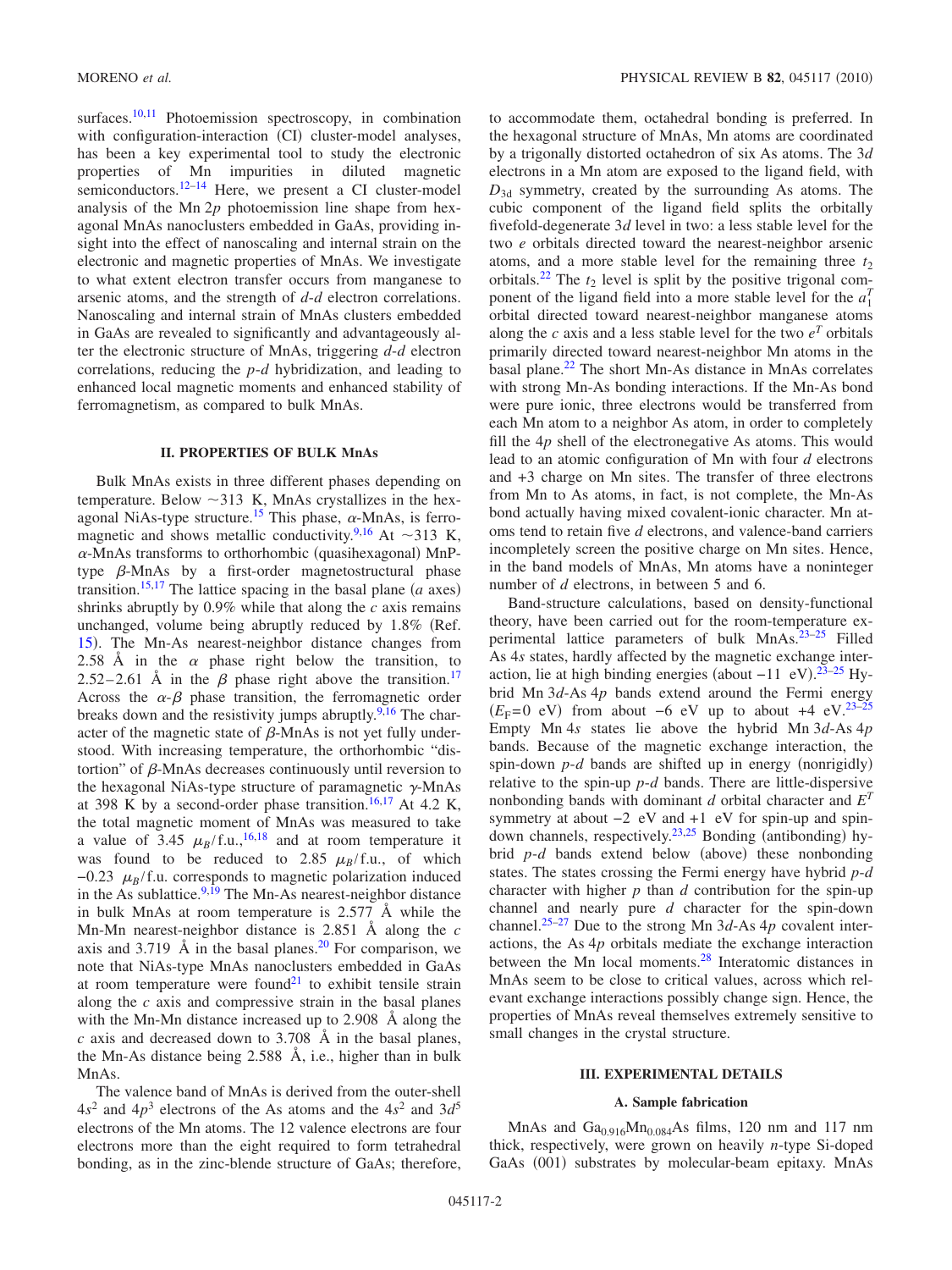growth was initiated on a carefully prepared As-rich surface of a GaAs buffer layer, grown at conventional high temperatures  $(550-600 \degree C)$ . MnAs growth proceeded at a substrate temperature of 230 °C, with a growth rate of 19 nm/h, and an As<sub>4</sub>-to-Mn beam-equivalent-pressure ratio of  $\sim$ 49. The MnAs film hence grows with so-called *A* epitaxial orientation, i.e., MnAs  $(\overline{1}100)$  parallel to GaAs (001) and MnAs [0001] parallel to GaAs (1<sup>1</sup><sup>o</sup>). After MnAs growth, the sample was annealed at 286 °C for 12 min.  $Ga<sub>0.916</sub>Mn<sub>0.084</sub>As$ growth was consecutive to the growth of a 51-nm-thick layer of LT-GaAs (GaAs grown at low temperature), on top of a *n*-type Si-doped GaAs buffer layer grown at conventional high temperature.  $Ga_{0.916}Mn_{0.084}As$  growth proceeded (as LT-GaAs) at a substrate temperature of 247  $\degree$ C, with a growth rate of 5 nm/min, and an  $As_4$ -to-Ga beam-equivalentpressure ratio of  $\sim$ 49. After Ga<sub>0.916</sub>Mn<sub>0.084</sub>As growth, the sample was annealed first at 247 °C for 5 min and afterwards at 640 °C for 10 min. The second annealing step at high temperature leads to the phase separation of  $Ga<sub>0.916</sub>Mn<sub>0.084</sub>As$  into hexagonal MnAs nanocrystals embedded in an essentially Mn-depleted GaAs matrix (GaAs:MnAs). The MnAs nanocrystals have their (0001) planes oriented parallel to  ${111}$  GaAs planes and their  $\sqrt{2}110\rangle$  directions oriented parallel to  $\langle 110 \rangle$  or  $\langle 1\overline{1}0 \rangle$  GaAs directions. After growth, the samples were cooled down well below room temperature and were exposed to  $As<sub>4</sub>$  flux in order to deposit protective arsenic coatings. Prior to photoemission analysis, the samples were stored under vacuum.

#### **B. Photoelectron emission analysis**

Photoelectron emission spectroscopic analyses were carried out on the soft x-ray undulator beamline UE56/2- PGM-2 of the synchrotron-radiation facility BESSY II, equipped with a plane-grating monochromator. The arseniccoated samples were briefly exposed to air, during the time necessary to cut them into pieces and to transfer them from the growth to the analysis chamber. The samples were mounted together on a variable-temperature holder, in electrical contact with a gold sheet used for calibration purposes. The arsenic coatings were desorbed by heating the samples up to  $\sim$ 370 °C. Photoelectron emission spectra were recorded at room temperature. Synchrotron light was incident 30° off normal, and photoemitted electrons were collected in the direction normal to the sample surface, in an angleintegrated mode, using an ESCALAB MkII electron energy analyzer. Surface cleanliness was checked by inspecting O 1*s* and C 1*s* photoemission signals. After removal of the arsenic coatings, these signals were found to be below the detectability limit, indicating the absence of oxide and hydrocarbon contamination.

#### **C. Magnetometry**

After photoemission analysis, the magnetic properties of the samples were analyzed by superconducting quantum interference device magnetometry Quantum Design MPMS XL). Figure [1](#page-2-0) shows zero-field-cooled (ZFC) and fieldcooled (FC) curves of the magnetization as a function of

<span id="page-2-0"></span>

FIG. 1. Temperature dependence of the magnetization *M* measured under low applied field, normalized by the value of the fieldcooled magnetization at  $T=5$  K  $(M_0)$ , for an epitaxial MnAs film grown on GaAs (gray curves) and for MnAs nanoclusters embedded in GaAs (black curves). The samples were first cooled from 395 K down to 5 K under zero applied field. Then, a low field was applied (30 Oe for the film and 50 Oe for the nanoclusters) and ZFC and FC curves were consecutively measured upon heating and upon cooling, respectively.

temperature in low applied magnetic fields. To measure these curves, the samples were demagnetized at 395 K and then cooled down to 5 K under zero applied magnetic field. Once at 5 K, a low magnetic field was applied along the  $\lceil 110 \rceil$ GaAs in-plane direction, with a value of 30 Oe for the sample with the continuous MnAs film, and of 50 Oe for the sample with the granular GaAs:MnAs top layer. The ZFC curve was first measured upon heating up to 395 K and the FC curve was then measured upon cooling down to low temperature. Figure [1](#page-2-0) shows that the Curie temperature of the magnetic MnAs nanoparticles in the granular GaAs:MnAs layer ( $\sim$ 377 K) is remarkably higher than that for the MnAs film  $(\sim 313 \text{ K})$ . The weak thermal hysteresis observed for the MnAs film correlates with different proportions of  $\alpha$  and  $\beta$  phases upon heating and upon cooling. On the other hand, the ZFC-FC curves for the granular GaAs:MnAs layer reveal the characteristic signatures<sup>29</sup> of hexagonal MnAs nanocrystals embedded in a zinc-blende GaAs matrix: a plateau in the FC curve at low temperatures, and an abrupt decrease in the magnetization approaching the Curie temperature. Besides, the ZFC curve reveals a distribution of blocking temperatures, centered at a relatively high temperature,  $\sim$ 317 K, corresponding to relatively large clusters, with relatively high magnetic anisotropy, as it is characteristic of hexagonal-MnAs clusters.

# **IV. Mn 2***p* **PHOTOELECTRON EMISSION SPECTRA**

## **A. Experimental spectra**

Mn 2*p* PES spectra for the MnAs film and for the MnAs nanoclusters embedded in GaAs are shown in Figs.  $2(a)$  $2(a)$  and  $2(b)$  $2(b)$ , respectively. Binding energies are referenced to the Fermi level, which was determined from an Au 4*f* spectrum. Under the 750 eV light excitation used, Mn 2*p* photoelectron emission appears superimposed on backgrounds of secondary-electron emission (dashed curves) that we deter-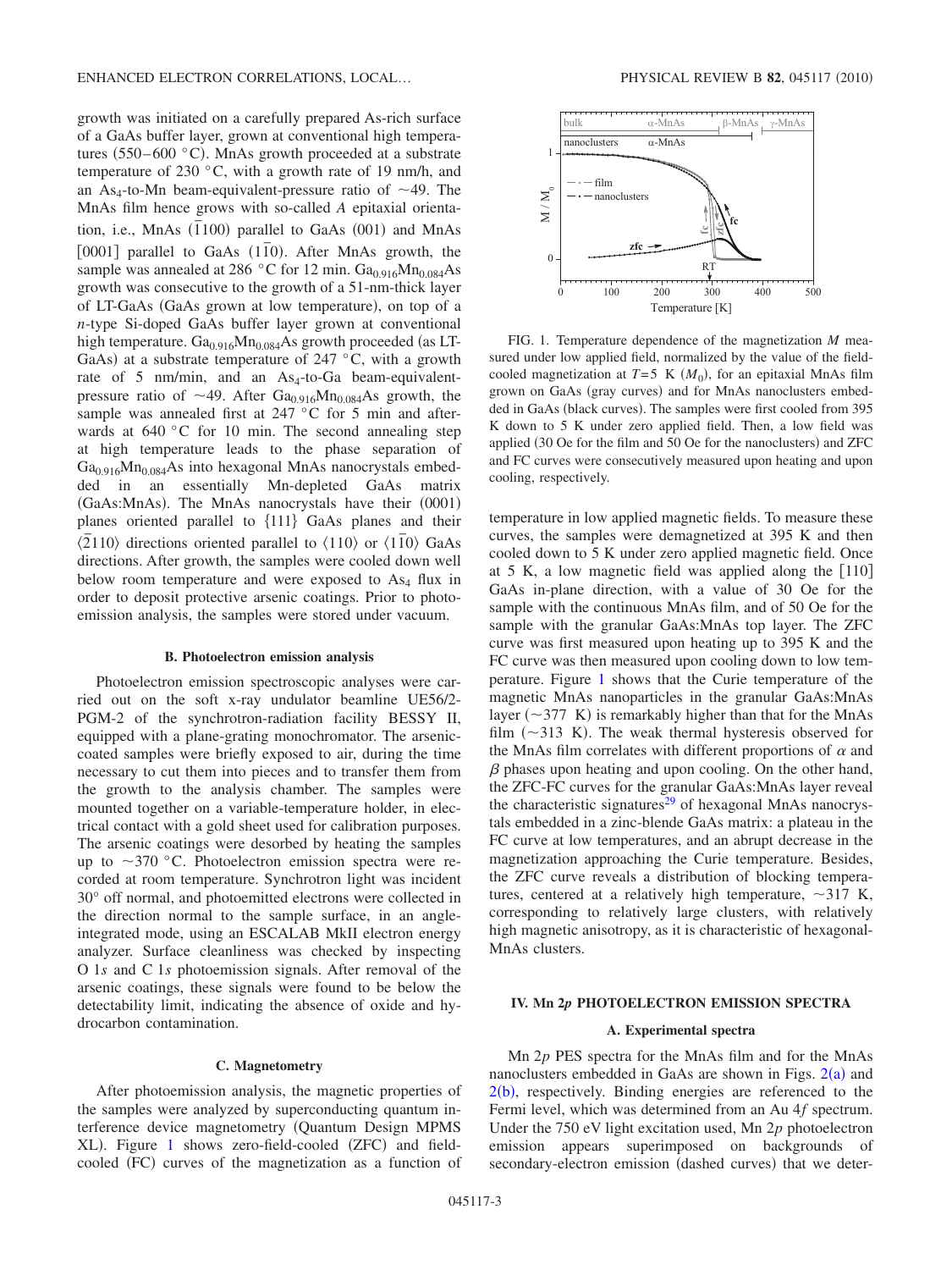<span id="page-3-0"></span>

FIG. 2. (a) and (b)  $Mn 2p$  raw photoemission spectra for a MnAs film (gray dots) and for MnAs nanoclusters embedded in GaAs (black dots), respectively. The secondary-electron backgrounds are shown by dashed curves. (c) The same spectra after background subtraction and area normalization. Binding energies are referenced to the Fermi level (the negative sign is omitted).

mined by smoothly extrapolating the trend revealed in wide spectra (not shown) within the Mn  $2p$  spectral region. Figure  $2(c)$  $2(c)$  compares the two Mn 2p spectra, after subtraction of the respective secondary-electron backgrounds and area normalization. The spectrum of the continuous film essentially consists of a  $2p_{3/2}$ - $2p_{1/2}$  spin-orbit split doublet. The individual lines are observed to have marked tails on their high bindingenergy sides, as previously observed for Mn metal and for Mn-containing compounds. $30,31$  $30,31$  The line asymmetry arises from intra-atomic multiplet effects, $32$  and core-hole screening processes,  $33 \sinilarly$  to what has been shown for Mn metal. $31$ 

The Mn 2*p* spectrum of the nanoclusters is more complex: pronounced satellite structures ["s" in Fig.  $2(c)$  $2(c)$ ] show up at 3–5 eV higher binding energies than the main peaks "m" of the spin-orbit doublet. These satellite structures do not correspond to chemically shifted oxide components, as guaranteed by the absence of O 1*s* signal; rather they are satellites induced by electron-correlation effects. The main (m) and satellite (s) emissions correspond to different photoemission final states, with different *d*-orbital occupation, possible because of the incomplete screening of the Mn 2*p* core hole by Mn 3*d*-As 4*p* valence electrons. Whereas the ab-

sence of (s) satellite structures for the film indicates efficient core-hole screening, the presence of satellite structures for the nanoclusters reveals poor core-hole screening and relatively strong *d*-*d* electron correlations.

Energy losses  $[$ "p" in Fig. [2](#page-3-0)(c)] due to plasmon excitation are observed to contribute to both film and nanocluster spectra, at roughly 19 eV higher binding energies than the main peaks (m) of the photoemission doublet. These (intrinsic) plasmons are excited in the process of screening of the Mn 2*p* core hole. Plasmon losses are seen to be somewhat more intense for the nanoclusters than for the film.

# **B. Method of simulation**

In order to gain insight into the electronic correlations in the MnAs nanoclusters, we analyze their Mn 2*p* photoemission line shape on the basis of a CI cluster model. $34$  In the cluster approximation, we consider an idealized structure, a  $MnAs<sub>6</sub> cluster, with a central Mn cation surrounded by six$ As anions, arranged in a NiAs-type MnAs structure with the lattice parameters previously measured $21$  for hexagonal MnAs nanoclusters embedded in GaAs. We concentrate on energy levels arising from hybridization of Mn 3*d* and As 4*p* orbitals. We assume that the pure ionic configuration of the Mn cation is the high-spin  $d^4$  configuration, i.e., the Mn<sup>3+</sup> state with local moment *S*=2. The wave functions for the  $initial$  states (states before Mn  $2p$  photoemission) are described in the CI picture as linear combinations of the pure ionic configuration and screened charge-transfer configurations, in which one or more electrons are transferred to the Mn 3*d* levels from ligand (As) orbitals

$$
\Psi_{i,k} = a_{k,0} |d^4\rangle + \sum_m a_{k,m} |d^{4+m} \underline{L}^m\rangle \tag{1}
$$

with

$$
|a_{k,0}|^2 + \sum_{m} |a_{k,m}|^2 = 1.
$$
 (2)

Here,  $L$  stands for a hole in a ligand  $(As)$  orbital and the summation stands for all the charge-transfer configurations  $\langle d^{4+m} \underline{L}^m \rangle$  with the same symmetry as the ionic configuration  $\ket{d^4}$ . The number of 3*d* electrons on the Mn atom is given by

$$
N_{\text{Mn 3d}}^{e}(\Psi_{i,k}) = 4|a_{k,0}|^{2} + \sum_{m} (4+m)|a_{k,m}|^{2}
$$
 (3)

and the number of 4*p* holes on the As atom is given by

$$
N_{As\;4p}^h(\Psi_{i,k}) = \sum_m m |a_{k,m}|^2.
$$
 (4)

The wave functions for the *final* states (states after Mn 2*p* photoemission) are given by

$$
\Psi_{f,k} = b_{k,0} | \underline{2pd}^4 \rangle + \sum_m b_{k,m} | \underline{2pd}^{4+m} \underline{L}^m \rangle \tag{5}
$$

with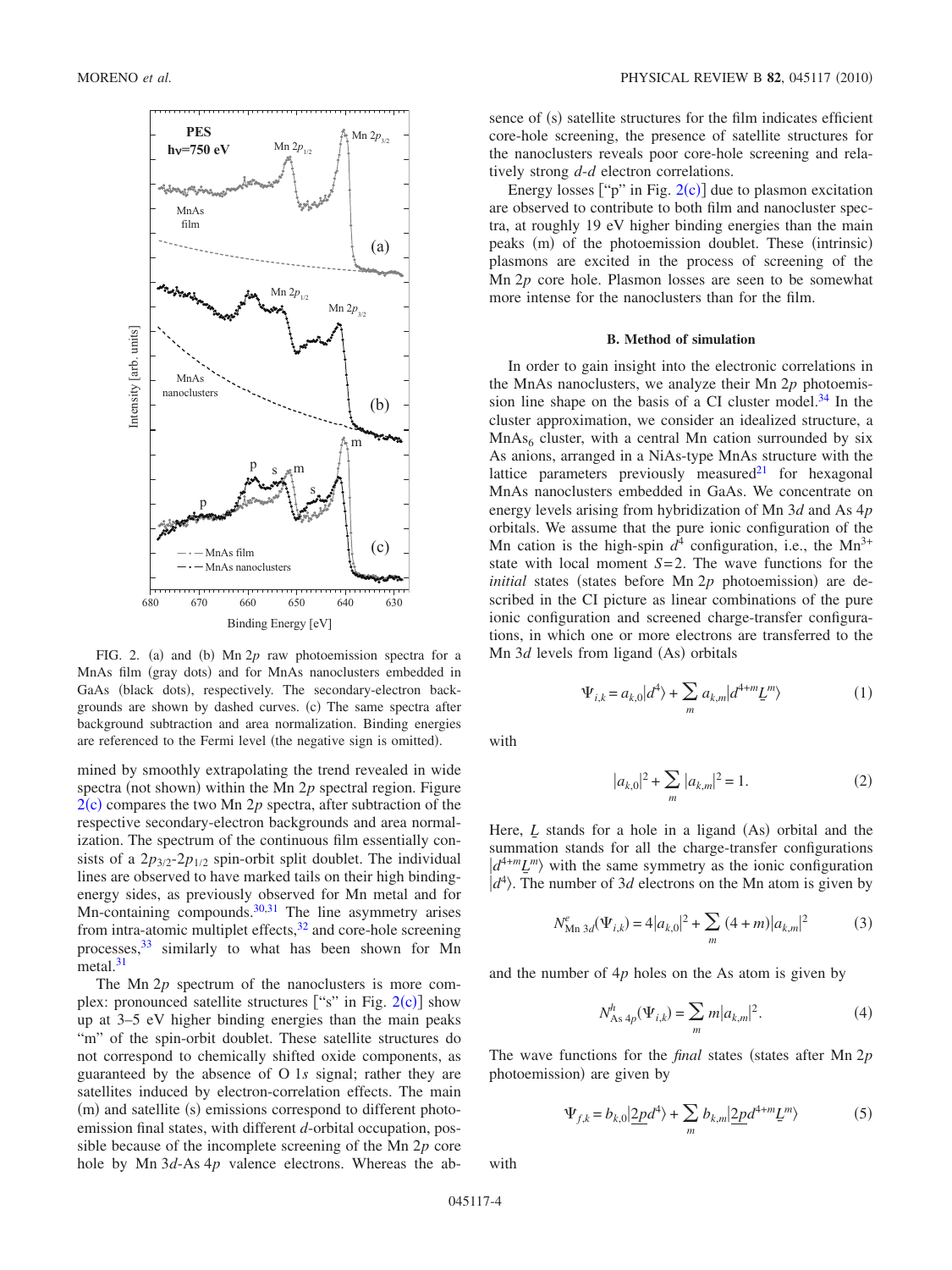<span id="page-4-0"></span>TABLE I. Partial listing (up to two ligand holes) of the basis functions and Hamiltonian matrix elements for the initial state of a MnAs<sub>6</sub> model cluster, assuming nominal Mn<sup>3+</sup> oxidation state (high-spin  $d^4$ configuration).

| <b>Basis functions</b>                                                                                                                                                                                                                                                                                                                                                                                                                                                                                                                                                                                                                                                                                                                                                                                                                                                                                                                                                                                                                                                                                                                                                                                                                                                                                                                                                                                                                                                                                                                                                                                       | Hamiltonian matrix elements                                                                                                                                                                                                                                                                                                                                                                                                                                                                                                                                                                                                                                                                                                                                                                                                                                                                                                                                                                                                                                    |  |  |  |  |  |
|--------------------------------------------------------------------------------------------------------------------------------------------------------------------------------------------------------------------------------------------------------------------------------------------------------------------------------------------------------------------------------------------------------------------------------------------------------------------------------------------------------------------------------------------------------------------------------------------------------------------------------------------------------------------------------------------------------------------------------------------------------------------------------------------------------------------------------------------------------------------------------------------------------------------------------------------------------------------------------------------------------------------------------------------------------------------------------------------------------------------------------------------------------------------------------------------------------------------------------------------------------------------------------------------------------------------------------------------------------------------------------------------------------------------------------------------------------------------------------------------------------------------------------------------------------------------------------------------------------------|----------------------------------------------------------------------------------------------------------------------------------------------------------------------------------------------------------------------------------------------------------------------------------------------------------------------------------------------------------------------------------------------------------------------------------------------------------------------------------------------------------------------------------------------------------------------------------------------------------------------------------------------------------------------------------------------------------------------------------------------------------------------------------------------------------------------------------------------------------------------------------------------------------------------------------------------------------------------------------------------------------------------------------------------------------------|--|--|--|--|--|
| $\phi_1 =  (a_1^T \uparrow)^1(e^T \uparrow)^2(e \uparrow)^1\rangle$<br>$\phi_2 =  (a_1^T\uparrow)^1(e^T\uparrow)^2(e\uparrow)^1(a_1^T\downarrow)^1(\underline{L}_{a_1^T}\uparrow)^1\rangle$<br>$\phi_3 =  (a_1^T\uparrow)^1(e^T\uparrow)^2(e\uparrow)^1(e^T\downarrow)^1(L_e\uparrow)^1\rangle$<br>$\phi_4 =  (a_1^T \uparrow)^1 (e^T \uparrow)^2 (e \uparrow)^2 (L_e \downarrow)^1 \rangle$<br>$\phi_5 =  (a_1^T)^1(e^T)^2(e_1^T)^1(e_1^T)^1(L_e^T)^1\rangle$<br>$\phi_6\hspace{-.1cm}=\hspace{-.1cm} \hspace{-.1cm}(a_1^T\hspace{-.1cm}\uparrow)^1(e^T\hspace{-.1cm}\uparrow)^2(e\hspace{-.1cm}\uparrow)^1(a_1^T\hspace{-.1cm}\downarrow)^1(e^T\hspace{-.1cm}\downarrow)^1(\underline{L}_{a_1^T}\hspace{-.1cm}\uparrow)^1(\underline{L}_{e^T}\hspace{-.1cm}\uparrow)^1\rangle$<br>$\phi_7 =  (a_1^T\uparrow)^1(e^T\uparrow)^2(e\uparrow)^2(a_1^T\downarrow)^1(L_e\downarrow)^1(L_a\uparrow)^1\rangle$<br>$\phi_8 =  (a_1^T\uparrow)^1(e^T\uparrow)^2(e\uparrow)^1(a_1^T\downarrow)^1(e\downarrow)^1(\underline{L}_{a_1^T}\uparrow)^1(\underline{L}_e\uparrow)^1\rangle$<br>$\phi_0 =  (a_1^T \uparrow)^1(e^T \uparrow)^2(e \uparrow)^1(e^T \downarrow)^2(L_e \uparrow)^2\rangle$<br>$\phi_{10} =  (a_1^T)^1(e^T)^2(e^T)^2(e^T)^1(L_e^T)^1(L_e^T)^1\rangle$<br>$\phi_{11} =  (a_1^T \uparrow)^1 (e^T \uparrow)^2 (e \uparrow)^1 (e^T \downarrow)^1 (e \downarrow)^1 (L_e \uparrow)^1 (L_e \uparrow)^1 \rangle$<br>$\phi_{12} =  (a_1^T)^1(e^T)^2(e_1^T)^2(e_1^T)^1(L_e^T)^1(E_e^T)^1\rangle$<br>$\phi_{13} =  (a_1^T \uparrow)^1 (e^T \uparrow)^2 (e \uparrow)^1 (e \downarrow)^2 (L_e \uparrow)^2 \rangle$ | $H_{1,1} = -\frac{35}{3}B - \frac{14}{3}C - 4U$<br>$H_{2,2} = -\frac{40}{9}B - \frac{16}{9}C - 5U + \Delta$<br>$H_{3,3} = -\frac{40}{9}B - \frac{16}{9}C - 5U + \Delta$<br>$H_{4,4} = -\frac{175}{9}B - \frac{70}{9}C - 5U + \Delta$<br>$H_{5.5} = -\frac{40}{9}B - \frac{16}{9}C - 5U + \Delta$<br>$H_{6.6} = +\frac{5}{6}B + \frac{1}{3}C - 5U + 2\Delta$<br>$H_{7.7} = -\frac{35}{3}B - \frac{14}{3}C - 5U + 2\Delta$<br>$H_{8,8} = +\frac{5}{6}B + \frac{1}{3}C - 5U + 2\Delta$<br>$H_{9,9} = +\frac{5}{6}B + \frac{1}{3}C - 5U + 2\Delta$<br>$H_{10.10} = -\frac{35}{3}B - \frac{14}{3}C - 5U + 2\Delta$<br>$H_{11,11} = +\frac{5}{6}B + \frac{1}{3}C - 5U + 2\Delta$<br>$H_{12,12} = -\frac{35}{3}B - \frac{14}{3}C - 5U + 2\Delta$<br>$H_{13,13} = -\frac{25}{6}B - \frac{5}{3}C - 5U + 2\Delta$<br>$H_{1,2} = H_{3,6} = H_{4,7} = H_{5,8} = T_{a_1}^T$<br>$H_{1,3} = H_{2,6} = H_{3,9} = H_{4,10} = H_{5,11} = \sqrt{2}T_{e}$<br>$H_{1.4} = H_{2.7} = H_{3.10} = H_{5.12} = T_e$<br>$H_{1,5} = H_{2,8} = H_{3,11} = H_{4,12} = H_{5,13} = \sqrt{2}T_e$ |  |  |  |  |  |
|                                                                                                                                                                                                                                                                                                                                                                                                                                                                                                                                                                                                                                                                                                                                                                                                                                                                                                                                                                                                                                                                                                                                                                                                                                                                                                                                                                                                                                                                                                                                                                                                              |                                                                                                                                                                                                                                                                                                                                                                                                                                                                                                                                                                                                                                                                                                                                                                                                                                                                                                                                                                                                                                                                |  |  |  |  |  |

$$
|b_{k,0}|^2 + \sum_{m} |b_{k,m}|^2 = 1.
$$
 (6)

Here, 2*p* stands for a Mn 2*p* core hole. We account for crystal-field effects and for the *d*-*d* exchange interaction by extending the basis set to distinguish between each individual orbital symmetry and spin state:  $a_1^T$ ,  $a_1^T$ ,  $e^T$ ,  $e^T$ ,  $e^T$ , *e*↑, and *e*↓. The wave functions for the initial states are then

$$
\Psi_{i,k} = a_{k,0} |(\underline{e}\downarrow)^{1} (\underline{a}_{1}^{T}\uparrow)^{1} (\underline{e}^{T}\uparrow)^{2} (\underline{e}\uparrow)^{2} \rangle
$$
  
+ 
$$
\sum_{m_{3},m'_{1},m'_{2},m'_{3}} a_{k,m_{3}m'_{1}m'_{2}m'_{3}} |(\underline{e}\downarrow)^{1-m_{3}} (\underline{L}_{e}\downarrow)^{m_{3}} (\underline{a}_{1}^{T}\uparrow)^{1-m'_{1}}
$$
  

$$
\times (\underline{L}_{a_{1}^{T}\uparrow})^{m'_{1}} (\underline{e}^{T}\uparrow)^{2-m'_{2}} (\underline{L}_{e}^{T}\uparrow)^{m'_{2}} (\underline{e}\uparrow)^{2-m'_{3}} (\underline{L}_{e}\uparrow)^{m'_{3}} \rangle. \tag{7}
$$

Here,  $a_1^T$ ,  $e^T$ , and  $e$  denote holes on Mn 3*d* orbitals with  $A_1^T$ ,  $E^T$ , and *E* symmetries, respectively, and *L<sub>e</sub>*<sup>*T*</sup>, *L<sub>e</sub><sup>T</sup>*, *and L<sub>e</sub>* denote holes on ligand orbitals with  $A_1^T$ ,  $E^T$ , and  $E$  symmetries, respectively. The  $L_{a_1^T}$ ,  $L_{e^T}$ , and  $L_e$  ligand orbitals are combinations of 4*p* orbitals on the six neighbor As atoms.  $m'_1$ ,  $m'_2$ ,  $m'_3$ , and  $m_3$  indicate the number of  $L_{a_1} \uparrow$ ,  $L_{e} \uparrow$ ,  $L_{e} \uparrow$ , and  $L_{e} \downarrow$ holes, respectively. The right-hand side is summed over all possible combinations of symmetry-matching ligand holes. The 36 basis functions involved are given by Slater determinants. The 13 first basis functions, up to 2 ligand holes, are listed in Table [I.](#page-4-0)

The diagonal matrix elements of the *initial-state* Hamiltonian,  $H^i$ , are given by (Ref. [34](#page-10-7))

$$
\langle d^4 | H^i | d^4 \rangle = 0 \quad \text{(reference)},
$$
  

$$
\langle d^5 \underline{L} | H^i | d^5 \underline{L} \rangle = \varepsilon (d^5 \underline{L}) - \varepsilon (d^4) + \Delta,
$$

$$
\langle d^6 \underline{L}^2 | H^i | d^6 \underline{L}^2 \rangle = \varepsilon (d^6 \underline{L}^2) - \varepsilon (d^4) + 2\Delta + U,
$$

 $\vdots$ 

$$
\langle d^{4+m} \underline{L}^m | H^i | d^{4+m} \underline{L}^m \rangle
$$
  
=  $\varepsilon (d^{4+m} \underline{L}^m) - \varepsilon (d^4) + m\Delta + \frac{1}{2}m(m-1)U,$ 

 $\vdots$ 

$$
\langle d^{10}\underline{L}^6|H^i|d^{10}\underline{L}^6\rangle = \varepsilon(d^{10}\underline{L}^6) - \varepsilon(d^4) + 6\Delta + 15U,\tag{8}
$$

where  $\varepsilon (d^{4+m} \underline{L}^m)$  is the Coulomb-exchange interaction energy of the configuration  $d^{4+m}$ ,  $\Delta$  is the energy required to transfer one electron from a ligand orbital to a Mn 3*d* orbital,  $\Delta \equiv E(d^{n+1}L) - E(d^n)$ , and *U* is the on-site *d-d* Coulomb interaction energy,  $U = E(d^{n-1}) + E(d^{n+1}) - 2E(d^n)$ .  $\Delta$  and  $U$  are defined with respect to the center of gravity of the  $d^n$  multiplet. The *d*-*d* Coulomb-exchange interaction energy for a configuration is expressed $34$  in terms of the Kanamori parameters<sup>35</sup>  $u'$ ,  $u$ , and  $j$ , and these, in turn, are expressed<sup>34</sup> in terms of the Racah parameters<sup>36</sup> *A*, *B*, and  $\overline{C}$  ( $A \equiv U$  $+\frac{14}{9}B-\frac{7}{9}C$ . As previously done,<sup>34</sup> we fix *B* and *C* at the values corresponding to the free Mn ion  $B=0.120$  eV,  $C=0.552$  eV (Ref. [37](#page-10-10)). The 13 first diagonal matrix elements of the initial-state Hamiltonian are listed in Table [I.](#page-4-0)

Hybridization between Mn 3*d* and As 4*p* orbitals is treated, in the CI picture, as a perturbation. $34$  It is included via one-electron mixing (off-diagonal) matrix elements, via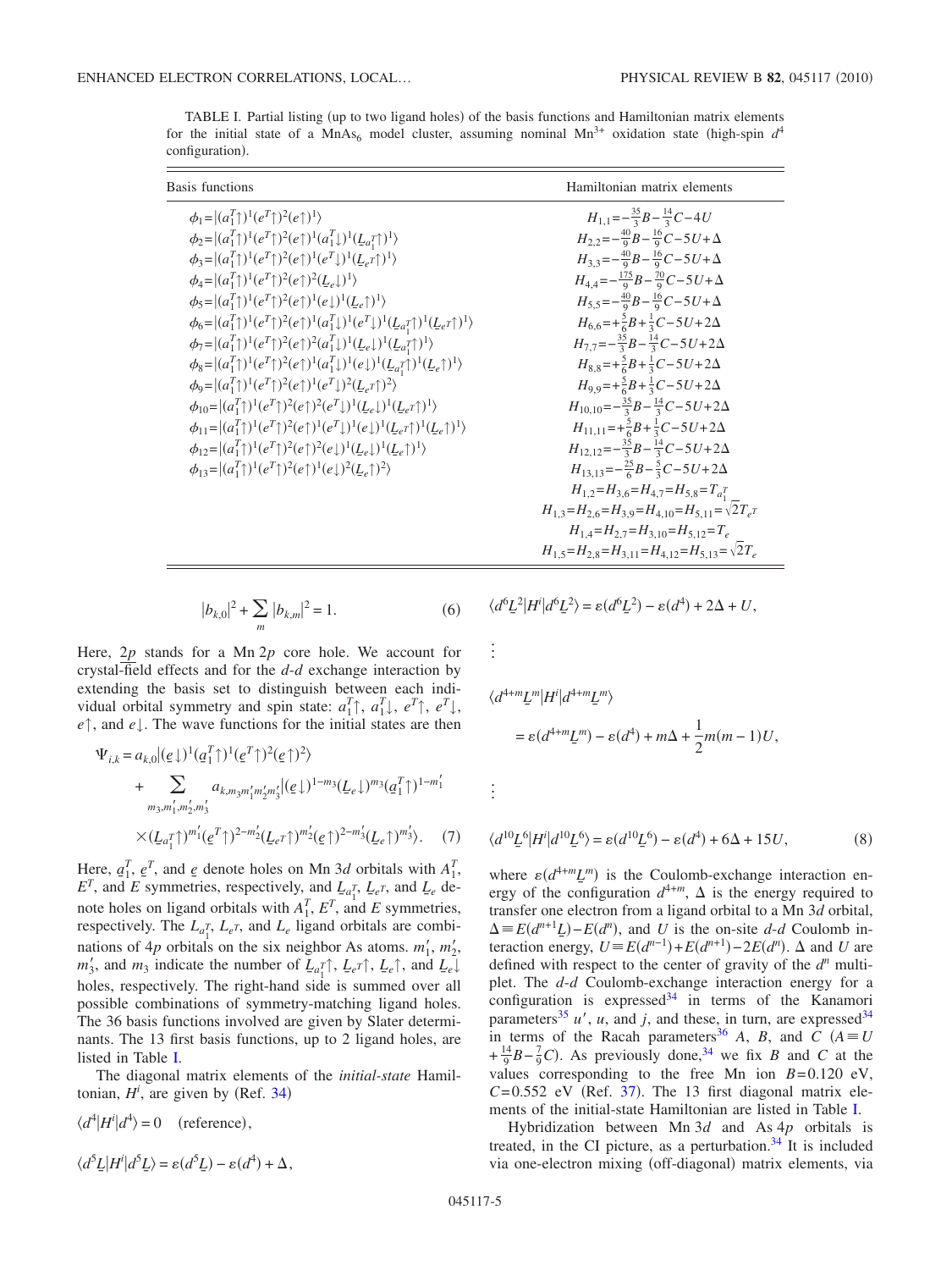transfer integrals. To account for the anisotropic *p*-*d* hybridization in MnAs, we consider different transfer integrals for the orbitals with  $A_1^T$ ,  $E^T$ , and  $E$  symmetries

$$
T_{a_1^T} \equiv \langle a_1^T | H^i | L_{a_1^T} \rangle,
$$
  
\n
$$
T_{e^T} \equiv \langle e^T | H^i | L_{e^T} \rangle,
$$
  
\n
$$
T_e \equiv \langle e | H^i | L_e \rangle.
$$
 (9)

For bulk hexagonal MnAs, whose lattice parameters are  $a=3.719$  Å and  $c=5.702$  Å (Ref. [20](#page-9-18)), the transfer integrals are expressed in terms of the Slater-Koster parameters (pdo) and  $(p d\pi)$  as

$$
T_{a_1^T} = 0.01(p d\sigma) - 1.94(p d\pi),
$$
  
\n
$$
T_{e^T} = 0.84(p d\sigma) - 0.98(p d\pi),
$$
  
\n
$$
T_e = 1.29(p d\sigma) - 0.43(p d\pi),
$$
\n(10)

and for hexagonal MnAs nanocrystals embedded in GaAs, with slightly different lattice parameters  $a=3.708$  Å and  $c=5.816$  Å because of their strained state, <sup>21</sup> the transfer integrals are expressed as

$$
T_{a_1^T} = 0.005(p d\sigma) - 1.97(p d\pi),
$$
  
\n
$$
T_{e^T} = 0.82(p d\sigma) - 0.98(p d\pi),
$$
  
\n
$$
T_e = 1.30(p d\sigma) - 0.42(p d\pi),
$$
\n(11)

The transfer integrals are seen to be only slightly sensitive to the typical structural distortion of hexagonal MnAs nanocrystals embedded in GaAs. Assuming the relationship  $(pd\sigma)/(pd\pi)$ =-2.16, as previously done,<sup>14,[38](#page-10-11)</sup> the transfer integrals for the strained nanoclusters are found to be given by:  $T_{a_1^T} = 0.92(p d\sigma)$ ,  $T_{e^T} = 1.28(p d\sigma)$ , and  $T_e = 1.49(p d\sigma)$ . Note that *p*-*d* hybridization is highest for orbitals with *E* symmetry, consistent with these orbitals being mostly directed to-ward As anions. Table [I](#page-4-0) lists the nonzero off-diagonal elements of the  $13 \times 13$  leading submatrix of the initial-state Hamiltonian, in terms of the transfer integrals.

The photoemission final states differ from the initial states by the Coulomb attraction *Q* between the Mn 2*p* core hole and the Mn 3*d*-Mn 4*p* valence electrons, which pulls down the charge-transferred states relative to the pure ionic state. With the presence of a Mn 2*p* core hole, the diagonal matrix elements of the *final-state* Hamiltonian  $H^f$  are given by (Ref. [34](#page-10-7))

$$
\langle \underline{2p}d^4 | H^f | \underline{2p}d^4 \rangle = E_c,
$$
  

$$
\langle \underline{2p}d^5 \underline{L} | H^f | \underline{2p}d^5 \underline{L} \rangle = E_c + \varepsilon (d^5 \underline{L}) - \varepsilon (d^4) + \Delta - Q,
$$
  

$$
\langle \underline{2p}d^6 \underline{L}^2 | H^f | \underline{2p}d^6 \underline{L}^2 \rangle = E_c + \varepsilon (d^6 \underline{L}^2) - \varepsilon (d^4) + 2(\Delta - Q) + U
$$

 $\ddot{\phantom{0}}$ 

$$
\langle \underline{2pd}^{4+m} \underline{L}^m | H^f | \underline{2pd}^{4+m} \underline{L}^m \rangle = E_c + \varepsilon (d^{4+m} \underline{L}^m) - \varepsilon (d^4) + m(\Delta - Q) + \frac{1}{2}m(m-1)U,
$$

$$
\frac{1}{\alpha}
$$

$$
\langle \underline{2p}d^{10}\underline{L}^6|H^f|\underline{2p}d^{10}\underline{L}^6\rangle = E_c + \varepsilon(d^{10}\underline{L}^6) - \varepsilon(d^4) + 6(\Delta - Q) + 15U,\tag{12}
$$

where  $E_c$  is the energy of the Mn 2*p* core-hole  $(\frac{2pd^4}{2})$  relative to the ionic state  $(|d^4\rangle)$ . As previously done, <sup>14[,34](#page-10-7)</sup> we fix the average attractive Coulomb energy at  $Q=1.25U$ . We assume that the off-diagonal matrix elements for the final-state Hamiltonian are the same as those for the initial-state Hamiltonian.

After finding the eigenfunctions  $(\tilde{\Psi}_{i,l}$  and  $\tilde{\Psi}_{f,k})$  and eigenvalues  $(\widetilde{E}_{i,l}$  and  $\widetilde{E}_{f,k})$  for the initial and final states, diagonalizing the respective Hamiltonians, the photoemission spectrum is given, in the sudden approximation, by  $(Ref. 34)$  $(Ref. 34)$  $(Ref. 34)$ 

$$
\rho(e) = \sum_{k} |\langle \tilde{\Psi}_{f,k} | \underline{2p} | \tilde{\Psi}_{i,g} \rangle|^2 \delta(h\nu - E_{kin} - \tilde{E}_{f,k}), \qquad (13)
$$

summed over all final states. Here,  $2p$  is the annihilation operator of a Mn 2*p* core electron in the initial state,  $\tilde{\Psi}_{f,k}$  is the *k* final-state eigenfunction,  $\tilde{\Psi}_{i,g}$  is the *ground* initial-state eigenfunction,  $\tilde{E}_{f,k}$  is the *k* final-state eigenenergy,  $h\nu$  is the photon energy, and  $E_{kin}$  is the kinetic energy of the photoelectron. Hence, the spectral weight of each final-state eigenenergy  $\tilde{E}_{f,k}$  is given by the square of the overlap integral between  $|\tilde{\Psi}_{f,k}\rangle$  and  $|2p\tilde{\Psi}_{i,g}\rangle$ , where  $|2p\tilde{\Psi}_{i,g}\rangle$  represents the frozen state obtained by annihilating a  $\overline{M}$ n  $\overline{2}p$  core electron in the ground initial state. To simulate the experimental spectrum, the theoretical elastic-photoemission  $\delta$  lines are broadened by functions representing the experimental resolution and intrinsic photoemission line shape. We represent elastic-photoemission lines by Gaussian/Doniach-Sunjic convoluted functions, which account for the core-hole lifetime, electron-hole pair excitation, multiplet splitting, and experimental resolution. We fix the core-level asymmetry at the value  $\alpha = 0.41$  eV, previously considered for Mn compounds.<sup>30</sup> The parameters U,  $\Delta$ , and  $pd\sigma$  are varied to provide a best fit to the experimental data.

We represent quantized (intrinsic) plasmon energy losses by Voigt doublet profiles. $39$  On the other hand, we simulate the contribution of inelastically scattered photoelectrons, both zero-energy-loss photoelectrons and those which have previously experienced quantized plasmon energy losses, by Tougaard-type integral backgrounds.<sup>40</sup> For the inelastic-scattering cross-section, we use the coefficients  $\tilde{C}$ =1000 eV<sup>2</sup> and  $\tilde{D}$ =13300 eV<sup>2</sup>, corresponding to the universal cross-section for transition metals, $40$  which we have seen describe well the background in any spectral region far from the secondary-electron region. $41$  To better account for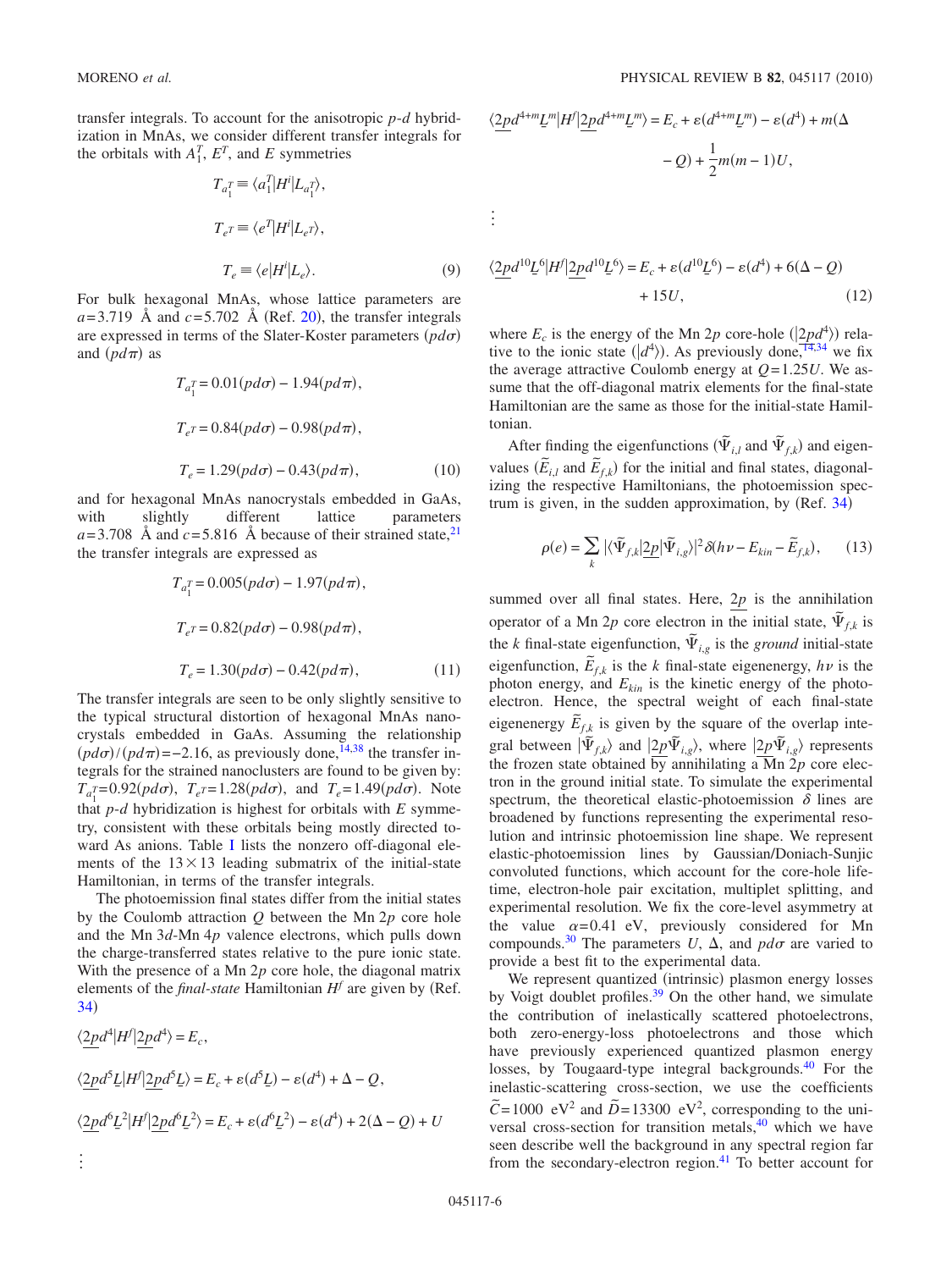<span id="page-6-0"></span>

FIG. 3. (Color online) Line shape analysis of the Mn 2p spectra shown in Fig.  $2(c)$  $2(c)$  for (a) MnAs film and for (b) MnAs nanoclusters embedded in GaAs. The vertical black (blue) bars are the calculated unbroadened spectral lines corresponding to elastic photoemission, either main (m) or satellite (s1, s2) contributions. The vertical gray (green) bars are unbroadened spectral lines corresponding to the excitation of bulk  $(p_b)$  or interface  $(p_i)$  plasmons. The corresponding broadened spectral contributions are shown by dotted black (blue) curves (elastic photoemission) and dashed-dotted gray (green) curves (plasmon losses), superimposed on the respective background contributions. The gray continuous curves represent the theoretical spectra obtained adding up all contributions.

unquantized (extrinsic) plasmon energy losses, we leave the inelastic-scattering  $\tilde{B}$  coefficient as a fitting parameter.<sup>42</sup> We simulated the spectral line shapes with the aid of the CASAXPS software package.

# **C. Spectral components**

Figure  $3(b)$  $3(b)$  shows the analysis of the Mn 2 $p$  photoemission line shape for the MnAs nanoclusters, based on the CI cluster model. The  $\Delta$ , U, and  $pd\sigma$  best-fit values are listed in Table [II.](#page-8-0) With these values, the CI cluster model most well reproduces the experimental spectrum, including the satellite structures. The leading Mn  $2p_{3/2}$  photoemission signal (m) peaks at  $641.15$  eV [Fig.  $2(c)$  $2(c)$ ]. Best fitting is achieved when the spin-orbit splitting is set to 11.4 eV, the elasticphotoemission Gaussian width to 3.6 eV, and the inelastic- $\overline{B}$  coefficient of the Tougaard background to 1800  $eV^2$ . The CI analysis reveals that the leading peaks of the Mn  $2p$  elastic photoemission for the nanoclusters [spin-

orbit split m lines in Fig.  $3(b)$  $3(b)$ ] correspond to transitions to a final-state mixing the following main configurations:

$$
22\%|\underline{2p}d^6\underline{L}^2\rangle = |\underline{2p}(a_1^T\uparrow)^1(e^T\uparrow)^2(e\uparrow)^2(e\downarrow)^1(\underline{L}_e\downarrow)^1(\underline{L}_e\uparrow)^1\rangle,
$$
  
\n
$$
19\%|\underline{2p}d^6\underline{L}^2\rangle = |\underline{2p}(a_1^T\uparrow)^1(e^T\uparrow)^2(e\uparrow)^2(e^T\downarrow)^1(\underline{L}_e\downarrow)^1(\underline{L}_e\uparrow)^1\rangle,
$$
  
\n
$$
18\%|\underline{2p}d^5\underline{L}\rangle = |\underline{2p}(a_1^T\uparrow)^1(e^T\uparrow)^2(e\uparrow)^2(\underline{L}_e\downarrow)^1\rangle,
$$
  
\n
$$
(14)
$$

and additional small contributions from other configurations. On the other hand, the satellite structures [s in Fig.  $2(c)$  $2(c)$ ] are revealed to consist of several contributions, the most intense ones being "s1" and "s2," at 5.2 eV and 3.4 eV higher binding energies than the leading m lines, respectively Fig.  $3(b)$  $3(b)$ ]. The s1 lines correspond to transitions to a final-state mixing the following main configuration:

$$
34\%|\underline{2p}d^5\underline{L}\rangle = |\underline{2p}(a_1^T\uparrow)^1(e^T\uparrow)^2(e\uparrow)^2(\underline{L}_e\downarrow)^1\rangle,\qquad(15)
$$

and additional small contributions from other configurations. The s2 lines correspond to transitions to a final-state mixing the following main configurations:

$$
19\% |2pd^5L\rangle = |2p(a_1^T\uparrow)^1(e^T\uparrow)^2(e\uparrow)^2(\underline{L}_e\downarrow)^1\rangle,
$$
  
\n
$$
15\% |2pd^6L^2\rangle
$$
  
\n
$$
= |2p(a_1^T\uparrow)^1(e^T\uparrow)^2(e\uparrow)^1(e^T\downarrow)^1(e\downarrow)^1(\underline{L}_e\uparrow)^1(\underline{L}_e\uparrow)^1\rangle, \quad (16)
$$

and additional small contributions from other configurations. In addition to elastic photoemission, a doublet signal  $(p_b)$ , assumed to correspond to the excitation of a *bulk* plasmon, with a characteristic Gaussian width of 4.3 eV, is found to contribute to the Mn 2*p* nanocluster spectrum at 18.75 eV higher binding energy than the main doublet. Besides, a less intense doublet signal  $(p_i)$ , assumed to correspond to the excitation of an *interface* plasmon, with a characteristic Gaussian width of 3.6 eV, is found to contribute at 14 eV higher binding energy than the main doublet. The distinguishable additional contribution of an interface plasmon loss is understandable, considering the large number of Mn atoms located in MnAs/GaAs interface environments in the nanocluster morphology.

The Mn  $2p$  spectrum of the continuous MnAs film [Fig.  $3(a)$  $3(a)$ ] can be reasonably well described considering the contributions of (i) a leading spin-orbit split doublet, accounting for elastic photoemission, (ii) a small  $p_b$  doublet accounting for a quantized plasmon energy loss, and (iii) a Tougaardtype background. The leading Mn 2p<sub>3/2</sub> photoemission signal peaks at  $640.05$  eV [Fig.  $2(c)$  $2(c)$ ]. Best fitting is achieved when the spin-orbit splitting is set to 11.25 eV, the elasticphotoemission Gaussian width to 2.7 eV, and the inelasticscattering  $\tilde{B}$  coefficient to 3250 eV<sup>2</sup>. The p<sub>b</sub> doublet signal, assumed to correspond to the excitation of a bulk plasmon, with Gaussian width of 6.75 eV, is found to be centered at 19.4 eV higher binding energy than the main doublet. This plasmon energy loss is to be compared with the screened plasma frequency calculated by Ravindran *et al.*<sup>[43](#page-10-16)</sup> (22.2 eV) and that derived by Bärner<sup>44</sup> (17.0 eV) from reflectivity spectra.

19%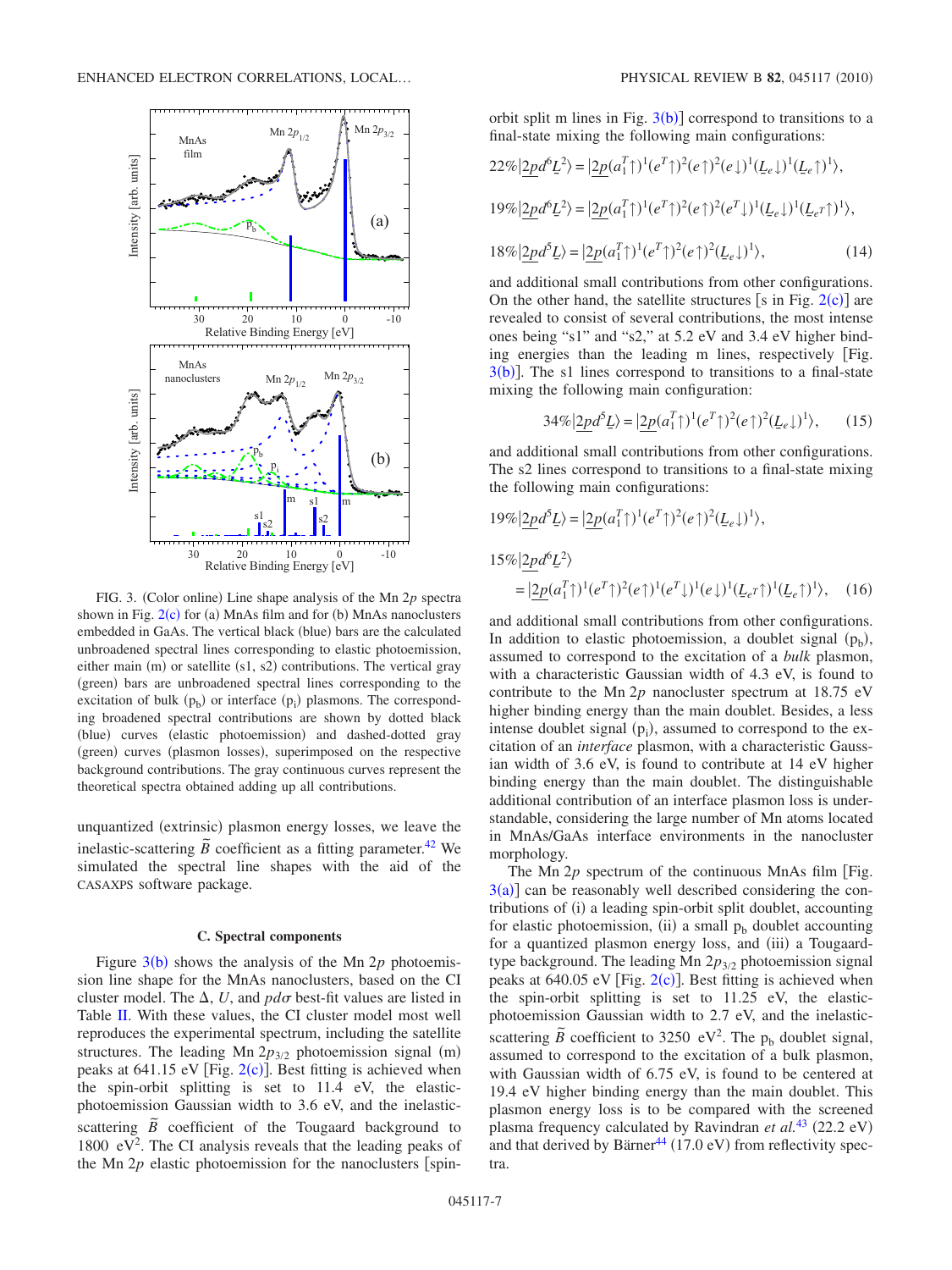<span id="page-7-0"></span>

FIG. 4. Energy-level diagrams for the initial (before photoemission) and final (after Mn 2p photoemission) states of the MnAs<sub>6</sub> cluster, assuming a nominal Mn+3 oxidation state.

### **V. MnAs ELECTRONIC AND MAGNETIC PROPERTIES**

The energy-level diagram for the initial and final states of MnAs nanoclusters embedded in GaAs, derived from the CI analysis, is shown in Fig. [4.](#page-7-0) If  $p-d$  hybridization (covalency of the Mn-As bond) were disregarded, i.e., if the Mn-As bond were considered to be 100% ionic, the  $|d^4\rangle$  configuration would be found to be the ground initial state (left-side diagram in Fig. [4](#page-7-0)), consistent with the positive value of  $\Delta$ , associated to the higher electronegativity of As atoms as compared to Mn atoms. However, as a consequence of the hybrid ionic-covalent nature of the MnAs bonding interactions, of the effective *p*-*d* hybridization, the ground state is a mixture of charge-transfer configurations. From the CI analysis we obtain the following mixture of configurations for the ground initial state:

$$
60\%|d^{5}L\rangle = |(a_{1}^{T})|^{1}(e^{T})^{2}(e^{\uparrow})^{2}(L_{e}\downarrow)^{1}\rangle,
$$
  
\n
$$
12\%|d^{6}L^{2}\rangle = |(a_{1}^{T})|^{1}(e^{T})^{2}(e^{\uparrow})^{2}(e^{\downarrow})^{1}(L_{e}\downarrow)^{1}(L_{e}\uparrow)^{1}\rangle,
$$
  
\n
$$
9\%|d^{6}L^{2}\rangle = |(a_{1}^{T})|^{1}(e^{T})^{2}(e^{\uparrow})^{2}(e^{T})|^{1}(L_{e}\downarrow)^{1}(L_{e}\uparrow)^{1}\rangle,
$$
  
\n
$$
7\%|d^{4}\rangle = |(a_{1}^{T})|^{1}(e^{T})^{2}(e^{\uparrow})^{1}\rangle,
$$
  
\n
$$
3\%|d^{5}L\rangle = |(a_{1}^{T})|^{1}(e^{T})^{2}(e^{\uparrow})|^{1}(e^{\downarrow})|^{1}(L_{e}\uparrow)^{1}\rangle,
$$
  
\n
$$
2\%|d^{5}L\rangle = |(a_{1}^{T})|^{1}(e^{T})^{2}(e^{\uparrow})|^{1}(e^{T})|^{1}(L_{e}\uparrow)^{1}\rangle,
$$
  
\n
$$
2\%|d^{6}L^{2}\rangle = |(a_{1}^{T})|^{1}(e^{T})^{2}(e^{\uparrow})^{2}(a_{1}^{T})|^{1}(L_{e}\downarrow)^{1}(L_{a}^{T})^{1}\rangle,
$$
  
\n
$$
(17)
$$

and additional very small contributions from other configurations. The ground initial state of the MnAs nanoclusters is found to be largely dominated by the  $d^5L$  $= |(a_1^T\uparrow)^1(e^T\uparrow)^2(e\uparrow)^2(L_e\downarrow)^1\rangle$  configuration, which maximizes the local Mn moment and involves a hole in a spin-up valence orbital with  $E$  symmetry at the  $\Gamma$  point. The number of *d* electrons on the Mn atom is found to be  $N_{\text{Mn 3d}}^e = 5.22$  and the number of *p* holes on the As atom to be  $N_{\text{As }4p}^h$  = 1.22. Hence, Mn cations are found not to have 3+ valence and 4 *d* electrons, as assumed by the ionic models, but +1.78 effective valence and 5.22 *d* electrons. The mixture of configurations for the ground initial state indicates that the spin-up *e* orbital acts as a channel maximizing the local Mn moment and the spin-down  $e$  and  $e<sup>T</sup>$  orbitals act as channels screening the local Mn charge, with the concomitant effect of reducing the local Mn moment.

Insight into the effective charge of Mn cations in MnAs can also be gained from the measured Mn 2*p* binding energies. When atoms in compounds have a high ionic charge and a localized electronic structure, the corresponding corelevel lines exhibit large chemical shifts in photoemission spectra with respect to the elemental (metallic) material. On the contrary, when atoms participate in extended bonding, the core-level lines exhibit low chemical shifts, since delocalization of valence electrons results in greater nuclear screening (lower effective charge). If cation- and anionbased orbitals strongly hybridize because of a covalent nature of the bonding interactions, the binding energy of the cation atoms in the compound approaches that in the elemental material. Since the Mn  $2p_{3/2}$  binding energies measured for the MnAs film (640.05 eV) and for the MnAs nanoclusters embedded in GaAs (641.15 eV) are higher than that  $(638.7–638.9 \text{ eV})$  reported for Mn metal,  $31,45$  $31,45$  we conclude that Mn atoms in MnAs films and nanoclusters are definitely in a cationic state, i.e., there are effective electron transfers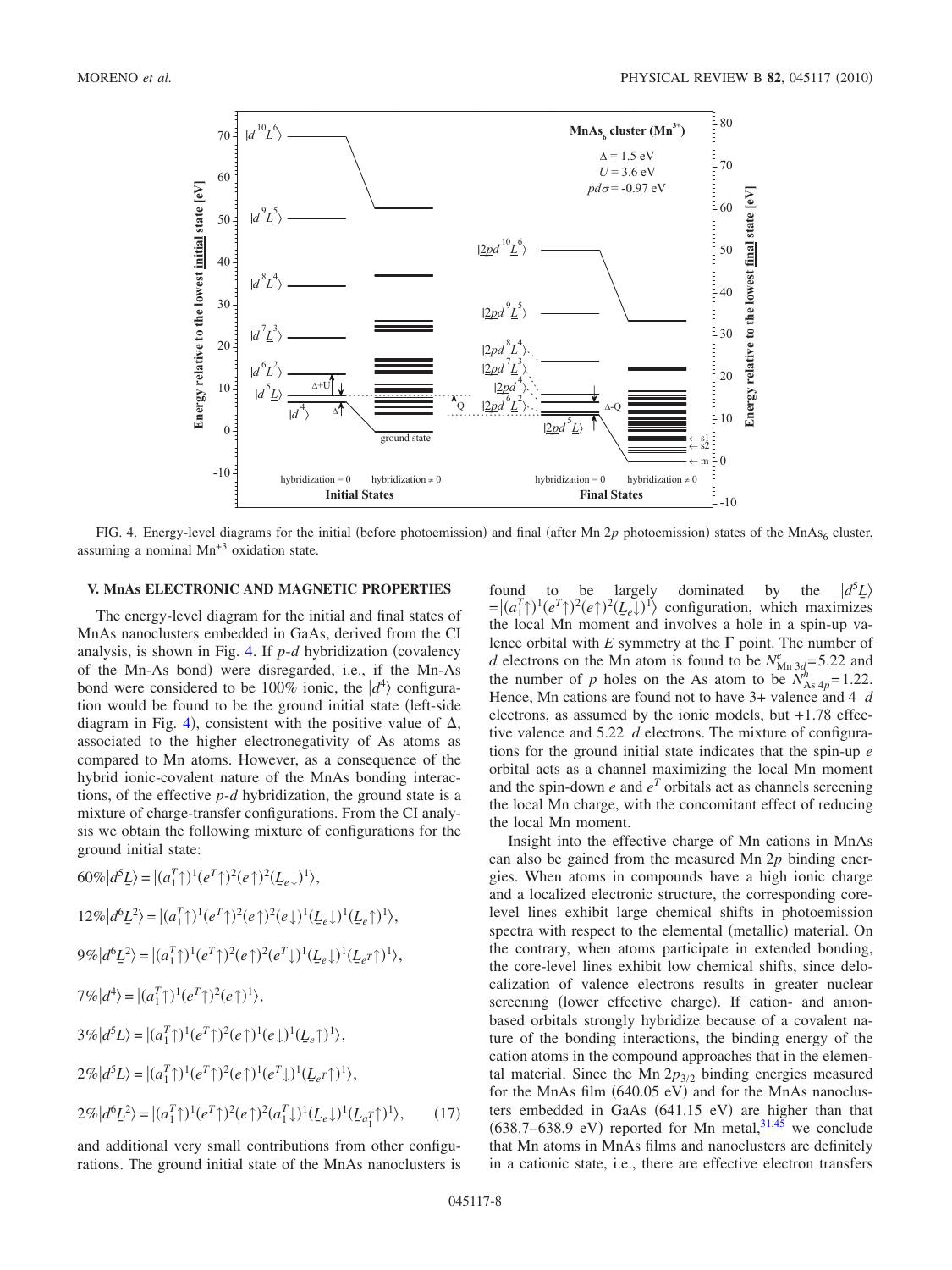|                                         | Nominal<br>oxidation state | Coordination<br>number | Geometry              | Crystal system $\Delta$ U |     | $pd\sigma$          | $N_{\text{Mn 3d}}^e$ $N_{\text{As 4p}}^h$ |      |           |
|-----------------------------------------|----------------------------|------------------------|-----------------------|---------------------------|-----|---------------------|-------------------------------------------|------|-----------|
| GaAs:MnAs                               | $Mn^{3+}$                  |                        | Distorted octahedral  | Hexagonal                 |     | $1.5$ $3.6$ $-0.97$ | 5.22                                      | 1.22 | This work |
| $Ga_{0.93}Mn_{0.07}As$                  | $Mn^{2+}$                  | 4                      | Tetrahedral           | Zinc blende               |     | $1.5 \t3.5 \t-1.1$  | -53                                       |      | Ref. 12   |
| Ga <sub>0.96</sub> Mn <sub>0.04</sub> N | $Mn^{2+}$                  | 4                      | Distorted tetrahedral | Wurtzite                  | 4.0 | $6.0 -1.5$          |                                           |      | Ref. 14   |

<span id="page-8-0"></span>TABLE II. Electronic structure parameters for MnAs nanoclusters embedded in GaAs and for selected Mn-containing diluted magnetic semiconductors.  $\Delta$ ,  $U$ ,  $(p d\sigma)$  are given in units of eV.

from the Mn cations to the As anions  $(1.78$  electrons per Mn atom for the nanoclusters as derived from the CI analysis). The larger Mn  $2p_{3/2}$  chemical shift measured for the nanoclusters evidences the higher ionicity (lower covalency) of the Mn-As bonding interactions (lower  $p$ - $d$  hybridization), as compared to the film (to bulk MnAs). Analysis of the measured Mn 2p spin-orbit splittings leads to the same conclusions on the effective Mn-cation charge as those derived from analysis of the measured Mn  $2p_{3/2}$  binding energies. The spin-orbit splitting is inversely proportional to the ionic radius[,46](#page-10-19) the latter decreasing with increasing positive charge in the cations. The higher Mn 2*p* spin-orbit splitting measured for the nanoclusters  $(11.4 \text{ eV})$  as compared to that measured for the film (11.25 eV) indicates higher effective positive charge of the Mn cations for the nanoclusters than that for the film. On the basis of the above discussion, we expect the number of *d* electrons on the Mn atom for bulk MnAs to be somewhat higher than that for the MnAs nanoclusters,  $N_{\text{Mn }3d}^e$ =5.22, and somewhat lower than that reported<sup>31</sup> for Mn metal,  $N_{\text{Mn 3d}}^e = 5.7$ . Accordingly, we expect the effective charge of Mn cations in bulk MnAs to be somewhat lower than +1.78.

The values of  $\Delta$ , *U*, and  $pd\sigma$  for MnAs nanoclusters embedded in GaAs, derived from the CI analysis, are compared in Table  $II$  with the values corresponding to Mn-containing diluted magnetic semiconductors, derived from similar analyses. The charge-transfer energy  $\Delta$  in the MnAs nanoclusters is found to be similar to that in  $Ga<sub>0.93</sub>Mn<sub>0.07</sub>As$ , and lower than that in  $Ga_{0.96}Mn_{0.04}N$ , consistent with the dependence of  $\Delta$  on the electronegativity of the anion. We expect the charge-transfer energy in bulk MnAs to be essentially the same as that in the MnAs nanoclusters. The *p*-*d* hybridization is extremely sensitive to the anion-cation distance: it increases with decreasing distance. Since hexagonal MnAs nanocrystals embedded in GaAs are typically in a strained state, involving a somewhat larger Mn-As distance  $(2.588 \text{ Å})$  than that in bulk MnAs  $(2.577 \text{ Å})$ ,  $20.21$  $20.21$  we expect  $pd\sigma$  in bulk MnAs to take a somewhat higher value, i.e.,  $|pd\sigma| > 0.97$ . On the other hand, since  $pd\sigma$  is found to be similar for the MnAs nanoclusters embedded in GaAs and for  $Ga_{0.93}Mn_{0.07}As$ , it is concluded that Mn-As bonding interactions have a similar covalent character in these materials, the different coordinations apparently not having a large effect on the *p*-*d* hybridization. This latter result is consistent with the value 2.589 Å for the Mn-As distance in Ga<sub>1-*x*</sub>Mn<sub>*x*</sub>As diluted magnetic semiconductors—determined on the basis of x-ray diffraction measurements (Refs. [5](#page-9-4) and [47](#page-10-20))—which is very similar to that  $(2.588 \text{ Å})$  corresponding to strained MnAs nanocrystals embedded in GaAs (Ref. [21](#page-9-19)).

The presence of correlation satellites in the Mn 2*p* spectrum of the MnAs nanoclusters, and their weakness or absence in the spectrum of the MnAs film, indicates that on-site *d*-*d* Coulomb interactions are relatively strong in the nanoclusters and weak in the film. The enhancement of the *d*-*d* Coulomb interactions in the nanoclusters is assumed to correlate with increased localization of the Mn 3*d* orbitals, i.e., with a reduced Mn 3*d* bandwidth, as compared to bulk MnAs material. Because of the increased *d*-electron localization, Mn 3*d* charge fluctuations in the nanoclusters are slowed down to such an extent that several photoemission final states, with different occupation of the *d* orbitals, become apparent in photoemission spectra. The combination of two factors is assumed to be responsible for the increased localization of the Mn  $3d$  electrons in the nanoclusters:  $(i)$ the MnAs size reduction and (ii) the weakened  $p-d$  hybridization as a result of the internal strain. The on-site *d*-*d* Coulomb interaction energy *U* for the MnAs nanoclusters is found to be similar to that for the  $Ga<sub>0.93</sub>Mn<sub>0.07</sub>As$  diluted magnetic semiconductor (Table  $II$ ), indicating that the degree of localization of *d* electrons is similar in both materials.

The local magnetic moment is expected to be enhanced in the nanoclusters, as compared to the film (to bulk MnAs), as a consequence of the shrinking of the *d* band. The enhanced *d* orbital localization is expected to result in an increased exchange splitting between the majority and minority channels of the Mn *d* states, thus in higher occupation of the majority states and lower occupation of the minority states. An analysis of the measured plasmon-loss intensities, which scale with the number of spin-unpaired valence electrons,  $42$ supports this idea. The higher plasmon-loss intensity measured for the nanoclusters is consistent with an enhanced local magnetic moment.

As a consequence of the enlarged volume when going from MnAs to MnBi, the *p* character of the states crossing the Fermi energy was found to be enhanced and the spin-up *d* band was found to be lowered, leading to enhanced stability of ferromagnetism[.27](#page-10-0)[,43](#page-10-16) The enlarged unit-cell volume of MnAs nanoclusters embedded in GaAs, as compared to bulk MnAs, is expected to similarly lead to enhanced *p* character of the states crossing the Fermi energy. This idea is supported by the measured bulk plasmon loss energies. The plasmon loss energy is sensitive to the density of Mn 3*d* valence electrons: a greater density leads to a higher Mn 2*p* plasmon energy[.42](#page-10-15) The lower bulk plasmon energy measured for the nanoclusters is consistent with a reduced (Mn) d character [enhanced  $(As)$   $p$  character] of the states crossing the Fermi energy. Accordingly, the enlarged unit-cell volume would be responsible for the enhanced stability of ferromagnetism in embedded MnAs nanocrystals.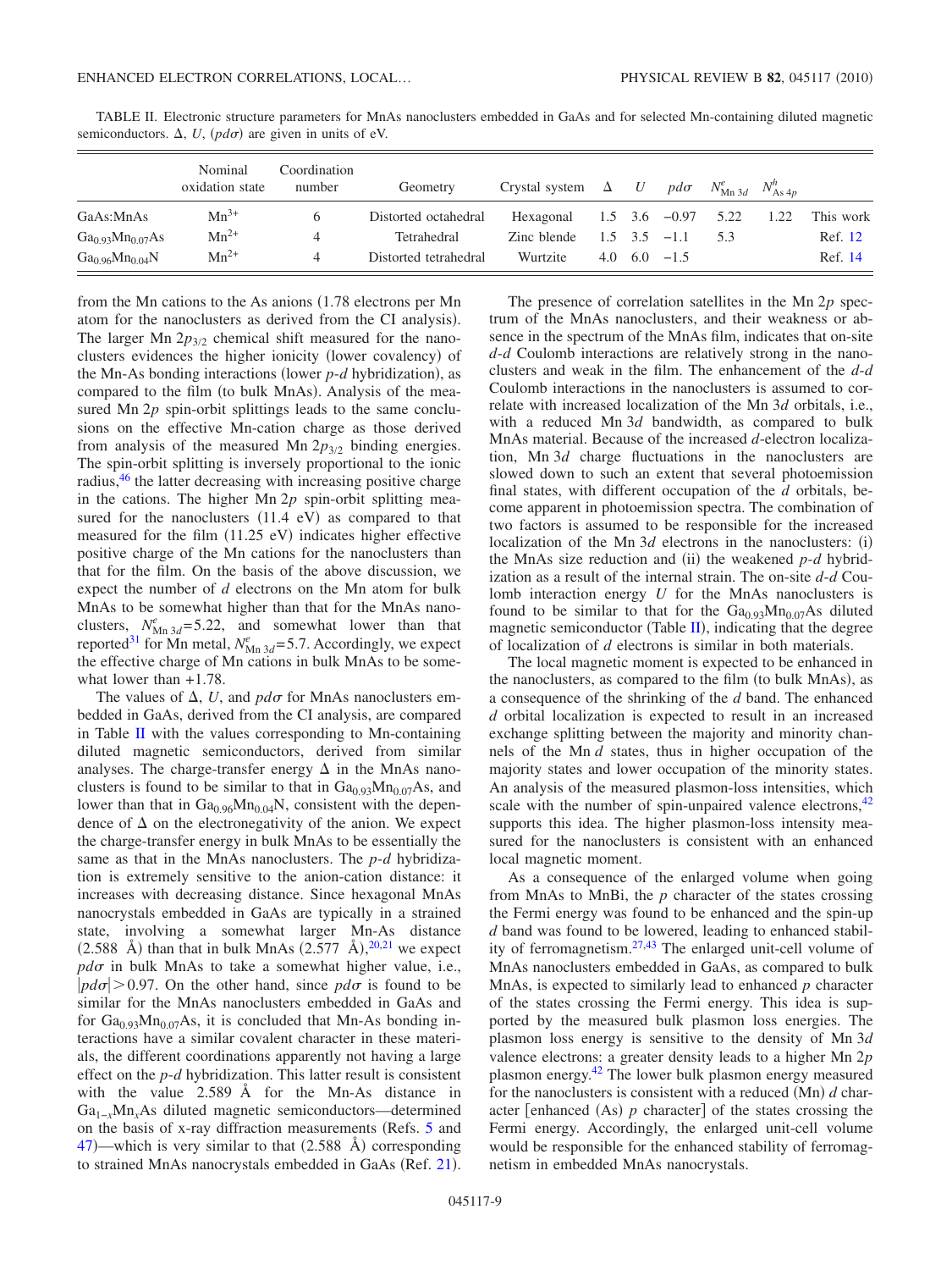Contrary to the case of MnAs films epitaxially grown on GaAs substrates, the structural distortion of MnAs nanoclusters embedded in GaAs plays an advantageous role in stabilizing ferromagnetism. Whereas epitaxy of MnAs films on GaAs substrates stabilizes the nonferromagnetic  $\beta$  phase below its stability range in bulk MnAs,<sup>48</sup> the embedded morphology of the MnAs nanoclusters stabilizes the ferromagnetic  $\alpha$  phase above its stability range in bulk MnAs. It remains to be shown whether an octahedrally distorted  $\beta$ phase exists or is suppressed for MnAs nanoclusters embedded in GaAs, and how ferromagnetism in the MnAs nanoclusters destabilizes upon heating, whether as a first-order  $\alpha$ - $\beta$  phase transition, like in bulk MnAs, or as a second-order direct  $\alpha$ - $\gamma$  phase transition.

# **VI. CONCLUSIONS**

We have carried out a comparative photoemission spectroscopy (PES) study of the electronic structure of hexagonal MnAs, as epitaxial film on GaAs(001) and as nanoclusters embedded in GaAs, focusing on the effect of nanoscaling and internal nanocluster strain on Mn-Mn and Mn-As bonding interactions.

Mn 2*p* photoemission reveals that on-site *d*-*d* Coulomb interactions are relatively strong for the nanoclusters and weak for the film. The Mn 2*p* photoelectron emission spectrum of the embedded nanoclusters shows a complex structure, including correlation satellites, that we have analyzed using a configuration-interaction (CI) cluster model. We find the number of *d* electrons on the Mn atom for the nanoclusters to be  $\sim$  5.22 and the effective Mn-cation charge to be about +1.78. The ground state of the nanoclusters is found to be largely dominated by a  $d^5$  configuration that maximizes the local Mn moment and involves a hole in a spin-up valence orbital with  $E$  symmetry at the  $\Gamma$  point.

Nanoscaling and internal strain in the nanocrystals significantly alter the properties of MnAs. The internal nanocluster strain leads to a longer Mn-As nearest-neighbor distance that results in reduced *p*-*d* hybridization and enhanced ionic character of the Mn-As bond, as compared to bulk MnAs. The spatial confinement and weakened *p*-*d* hybridization in the nanoclusters enhance *d*-electron localization, triggering *d*-*d* electron correlations, and enhancing the local Mn moments.

The Curie temperature of the nanoclusters is measured to be remarkably higher than that of the film and of bulk MnAs. We believe that the enhanced stability of ferromagnetism in the embedded MnAs nanoclusters correlates to the increased *p* character of the states crossing the Fermi energy, as a result of the enlarged nanocluster unit-cell volume. Contrary to epitaxial MnAs films on GaAs, the mechanical properties of the granular GaAs:MnAs composite advantageously modify the magnetic properties of MnAs, stabilizing the ferromagnetic  $\alpha$  phase above its stability range in bulk MnAs, well above room temperature.

#### **ACKNOWLEDGMENTS**

We gratefully acknowledge A. Kumar and M. Tallarida for assistance to run the photoemission experiments and the BESSY staff for support. This work has been partly supported by the Spanish Ministry of Education and Science ("Ramón y Cajal" program and Grant No. MAT2007-66719).

<span id="page-9-0"></span>\*mmoreno@icmm.csic.es

- <span id="page-9-1"></span><sup>1</sup> S. A. Wolf, A. Y. Chtchelkanova, and D. M. Treger, [IBM J. Res.](http://dx.doi.org/10.1147/rd.501.0101) Dev. 50[, 101](http://dx.doi.org/10.1147/rd.501.0101) (2006).
- <span id="page-9-2"></span><sup>2</sup>G. A. Prinz, [Science](http://dx.doi.org/10.1126/science.250.4984.1092) **250**, 1092 (1990).
- <sup>3</sup>G. A. Prinz, [Science](http://dx.doi.org/10.1126/science.282.5394.1660) **282**, 1660 (1998).
- <span id="page-9-3"></span>4S. A. Wolf, D. D. Awschalom, R. A. Buhrman, J. M. Daughton, S. von Molnar, M. L. Roukes, A. Y. Chtchelkanova, and D. M. Treger, [Science](http://dx.doi.org/10.1126/science.1065389) 294, 1488 (2001).
- <span id="page-9-4"></span><sup>5</sup>H. Ohno, [Science](http://dx.doi.org/10.1126/science.281.5379.951) **281**, 951 (1998).
- <span id="page-9-5"></span><sup>6</sup>L. Däweritz, [Rep. Prog. Phys.](http://dx.doi.org/10.1088/0034-4885/69/9/R02) 69, 2581 (2006).
- <span id="page-9-6"></span> $7$ M. Moreno, A. Trampert, B. Jenichen, L. Däweritz, and K. H. Ploog, [J. Appl. Phys.](http://dx.doi.org/10.1063/1.1506402) 92, 4672 (2002).
- <span id="page-9-7"></span>8K. Y. Wang, R. P. Campion, K. W. Edmonds, M. Sawicki, T. Dietl, C. T. Foxon, and B. L. Gallagher, *Physics of Semiconductors: 27th International Conference on the Physics of Semicon*ductors, ICPS-27, AIP Conf. Proc. No. 772 (AIP, New York, 2005), p.333.
- <span id="page-9-8"></span><sup>9</sup>S. Haneda, N. Kazama, Y. Yamaguchi, and H. Watanabe, [J. Phys.](http://dx.doi.org/10.1143/JPSJ.42.1201) [Soc. Jpn.](http://dx.doi.org/10.1143/JPSJ.42.1201) 42, 1201 (1977).
- <span id="page-9-9"></span>10K. Ono, M. Mizuguchi, T. Uragami, H. Akinaga, H. Fujioka, and M. Oshima, *[Physica B](http://dx.doi.org/10.1016/S0921-4526(99)02967-1)* 284-288, 1778 (2000).
- <span id="page-9-10"></span>11M. Oshima, M. Mizuguchi, K. Ono, H. Akinaga, and M. Sug-iyama, [J. Electron Spectrosc. Relat. Phenom.](http://dx.doi.org/10.1016/S0368-2048(02)00052-X) 124, 165 (2002).
- <span id="page-9-11"></span><sup>12</sup> J. Okabayashi, A. Kimura, O. Rader, T. Mizokawa, A. Fujimori,
- T. Hayashi, and M. Tanaka, *[Phys. Rev. B](http://dx.doi.org/10.1103/PhysRevB.58.R4211)* 58, R4211 (1998).
- 13T. Mizokawa, T. Nambu, A. Fujimori, T. Fukumura, and M. Kawasaki, *[Phys. Rev. B](http://dx.doi.org/10.1103/PhysRevB.65.085209)* 65, 085209 (2002).
- <span id="page-9-12"></span><sup>14</sup> J. I. Hwang, Y. Ishida, M. Kobayashi, H. Hirata, K. Takubo, T. Mizokawa, A. Fujimori, J. Okamoto, K. Mamiya, Y. Saito, Y. Muramatsu, H. Ott, A. Tanaka, T. Kondo, and H. Munekata, [Phys. Rev. B](http://dx.doi.org/10.1103/PhysRevB.72.085216) **72**, 085216 (2005).
- <span id="page-9-13"></span><sup>15</sup>B. T. M. Willis and H. P. Rooksby, [Proc. Phys. Soc. London,](http://dx.doi.org/10.1088/0370-1301/67/4/302) [Sect. B](http://dx.doi.org/10.1088/0370-1301/67/4/302) 67, 290 (1954).
- <span id="page-9-14"></span><sup>16</sup>C. Guillaud, [J. Phys. Radium](http://dx.doi.org/10.1051/jphysrad:01951001203022300) **12**, 223 (1951).
- <span id="page-9-15"></span><sup>17</sup> R. H. Wilson and J. S. Kasper, [Acta Crystallogr.](http://dx.doi.org/10.1107/S0365110X64000330) **17**, 95 (1964).
- <span id="page-9-16"></span><sup>18</sup>H. Ido, [J. Appl. Phys.](http://dx.doi.org/10.1063/1.335113) **57**, 3247 (1985).
- <span id="page-9-17"></span>19Y. Yamaguchi and H. Watanabe, [J. Magn. Magn. Mater.](http://dx.doi.org/10.1016/0304-8853(83)90605-4) **31-34**, 619 ([1983](http://dx.doi.org/10.1016/0304-8853(83)90605-4)).
- <span id="page-9-18"></span><sup>20</sup> J. Mira, F. Rivadulla, J. Rivas, A. Fondado, T. Guidi, R. Caciuffo, F. Carsughi, P. G. Radaelli, and J. B. Goodenough, [Phys.](http://dx.doi.org/10.1103/PhysRevLett.90.097203) [Rev. Lett.](http://dx.doi.org/10.1103/PhysRevLett.90.097203) **90**, 097203 (2003).
- <span id="page-9-19"></span>21M. Moreno, B. Jenichen, L. Däweritz, and K. H. Ploog, [Appl.](http://dx.doi.org/10.1063/1.1899767) [Phys. Lett.](http://dx.doi.org/10.1063/1.1899767) **86**, 161903 (2005).
- <span id="page-9-20"></span><sup>22</sup> J. B. Goodenough and J. A. Kafalas, *[Phys. Rev.](http://dx.doi.org/10.1103/PhysRev.157.389)* **157**, 389 (1967).
- <span id="page-9-21"></span><sup>23</sup> S. Sanvito and N. A. Hill, *[Phys. Rev. B](http://dx.doi.org/10.1103/PhysRevB.62.15553)* **62**, 15553 (2000).
- <sup>24</sup> A. Continenza, S. Picozzi, W. T. Geng, and A. J. Freeman, *[Phys.](http://dx.doi.org/10.1103/PhysRevB.64.085204)* Rev. B 64[, 085204](http://dx.doi.org/10.1103/PhysRevB.64.085204) (2001).
- <span id="page-9-22"></span>25M.-F. Li, T. Ariizumi, K. Koyanagi, and S. Suzuki, [Jpn. J. Appl.](http://dx.doi.org/10.1143/JJAP.46.3455)